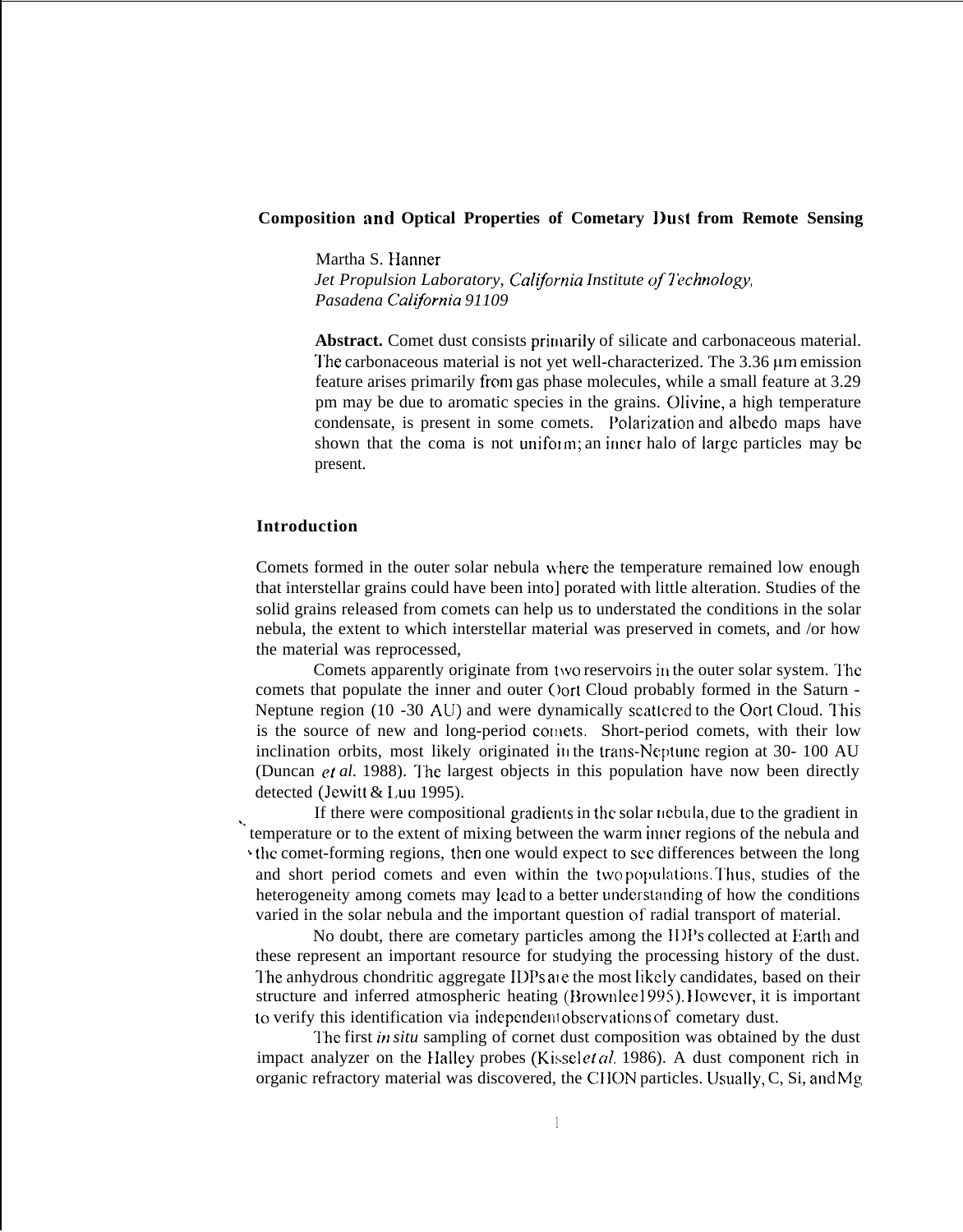occurred together, indicating that the silicate and carbonaceous material were well mixed on a submicron scale (Jessberger et al. 1988). These discoveries provide a framework for interpreting the remote sensing observations. However, the total sample of cometary dust analyzed by these instruments was less than one  $10 \mu m IDP$ .

Although Rosetta will visit a comet in the next decade and we continue to hope for a cornet sample return mission, remote sensing remains our best means of surveying the nature of the dust in many comets and comparing with the dust in the interstellar medium. This paper reviews the current status of our knowledge about cometary dust from remote sensing.

## **Thermal Emission**

The 3.5-20  $\mu$ m spectral energy distribution of the thermal emission from the dust coma gives color temperatures that are  $5-25%$  hotter than that of a theoretical blackbody. Color temperature is determined by the temperature of the grains and their wave length-dependent emissivity. The temperature of a particle in the solar radiation field depends on the balance between the solar energy absorbed at visual wavelengths and the energy radiated in the infrared. Small silicate grains, which are transparent at visual wavelengths, absorb little solar energy yet radiate efficiently at 10 pm. Consequently, they will be cold. Small carbonaceous grains, on the other hand, absorb strongly at visual wavelengths, but cannot radiate efficiently in the infrared at wavelengths greater than about 10 times their size. l'bus, they heat up until the energy radiated at  $3 - 8 \mu m$  balances the absorbed energy. In fact, for small absorbing grains, their size controls the temperature, regardless of the specific composition (Ilanncr 1983). Grains larger than a few microns will be hotter than a blackbody only if they are very fluffy (e.g. Xing  $&$  Hanner 1995).

Thus, we can conclude, independent of a specific model, that the thermal emission arises predominantly from sub- $\mu$ m to  $\mu$ m sized absorbing grains. Model calculation of the thermal spectral energy distribution for a size distribution of grains support this conclusion (Hanner 1983; Hanner et  $al$  1985). The comets with the " strongest dust emission, such as Halley, have higher color temperature at  $3.5-8 \mu m$  than s at 8 - 20 pm, indicating an enhanced abumiance of hot, sub-pm grains. Silicates must be sufficiently mixed with absorbing material that they are warm and dark. Only a small imaginary component in the refractive index,  $n'' \ge 0.01$  is actually needed to raise the temperature of micron-sized silicate grains (} Ianncr 1983); this could be due to finely dispersed carbonaceous material or to the FeNibeads within the GEMS described by Bradley (1995).

While the  $3-20$  µm thermal emission allows us to determine the amount of small dust in the coma, these data do not help us determine the amount of mass in large particles, with their lower ratio of cross section to mass, The dust impact detector (I)IDSY) on GIOTTO recorded a very broad mass distribution (McI)onnellet al. 1991). '1'hc small slope at masses> 10-9 kg implied that the mass \vas concentrated in these large particles. Meteor streams associated with comets contain particles in this size range.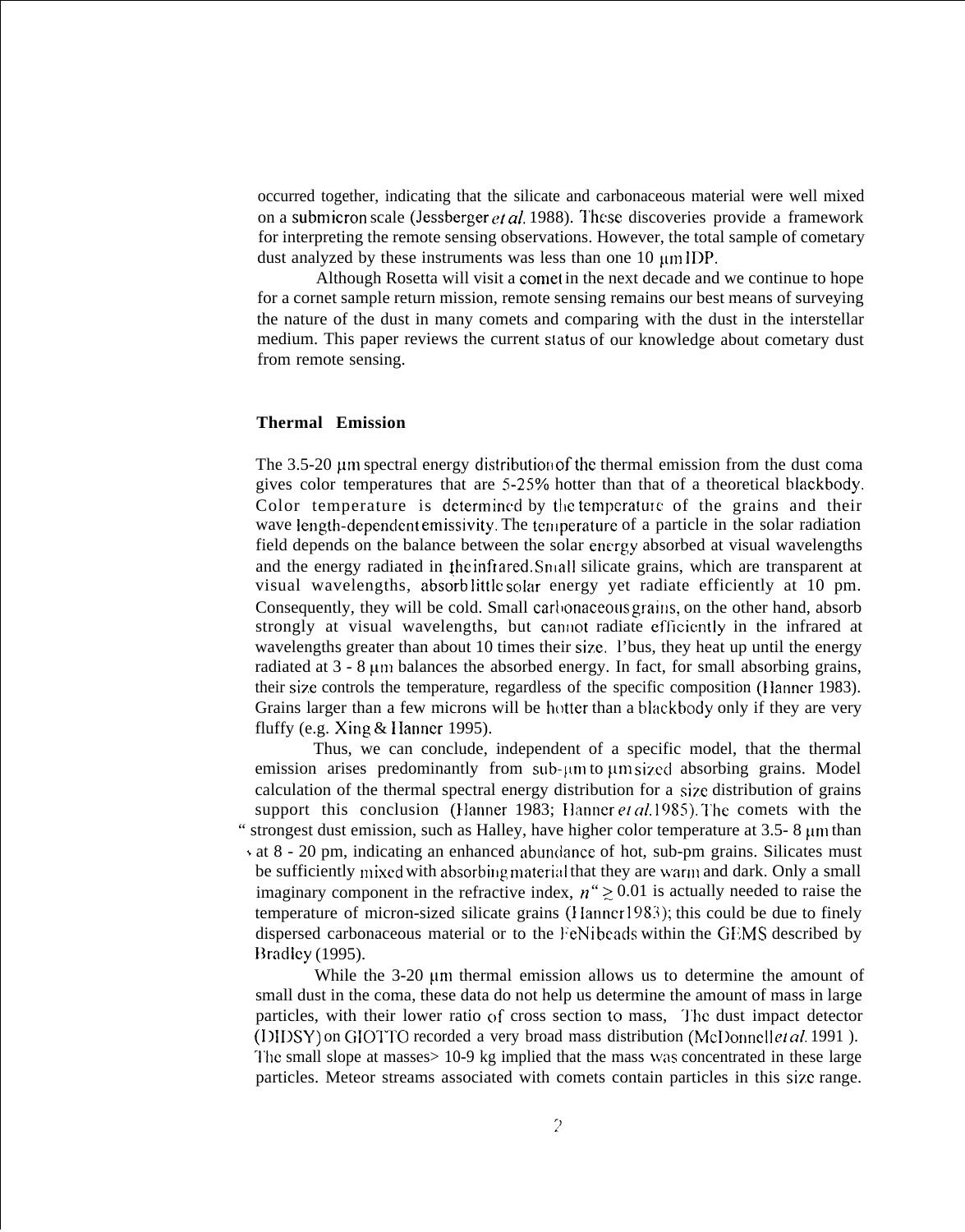Radar observations of comets IRAS-Araki-Alcock (Goldstein et al. 1984; Harmon et al. 1989) and P/Halley (Campbell  $eta$ . 1989) detected the presence of large grains surrounding the nucleus.

While these particles are "invisible" in the infrared, their thermal radiation may be detectable at longer wavelength, since the emissivity of the small grains will decrease as  $\lambda^{-\alpha}$ ,  $1 \le a \le 2$ , while the emissivity of the large grains remains essentially constant. Jewitt and L,uu (1990) detected emission from P/Brorsen-Metcalf at 800 pm. If one compares the flux with the  $10 \mu m$  flux recorded 4 days earlier, one finds that the data are consistent with a radiating blackbody having constant em issivity (Lynch et *al.* 1992). "l'hat is, the large grains emitting at 800 pm can account for the  $10 \mu m$  flux as well; Drorsen-Metcalf apparently lacked the population of small grains present in most comets, consistent also with the lack of a silicate feature and the low scattered light continuum. In contrast, four other comets measured by Jewitt and 1.UU ( 1992) have submm fluxes or upper limits that are one to two orders of magnitude lower than the flux extrapolated from 10  $\mu$ m on the assumption of constant emissivity.

## **lnfrarcd Spectral Features**

*.'.*

### *hydrocarbons*

,

A broad emission feature centered near 3.36  $\mu$ m was discovered in the Vega IKS spectra of Halley (Combes et  $\mu$ ). 1988). The emission is attributed to the stretching vibration of C-H bonds in organic molecules. Subsequent spectra of Halley from ground-based telescopes revealed spectral structure  $(Fig.1)$ ; the feature persisted to at least 2 AU (Baas et *af.* 1986). A similar emission feature has been detected in every bright comet since <sup>1</sup> Ialley, including new, long-period and periodic comets. The strength of the feature correlates with the water production rate, rather than the continuum brightness, suggesting that the carrier is most likely a gas phase species (Brooke *et* al. 1991).

The narrower emission feature at 3.52  $\mu$ m has been at tributed to the V<sup>3</sup>band of methanol, based on the good agreement between the abundance of methanol derived from fitting the infrared feature and that derived from detection of methanol at millimeter wavelengths ( $\frac{1}{1}$  Ioban *et al.* 1991). Methanol has other vibrational bands at  $3.33 \mu m (v^2)$  and  $3.37 \mu m (v^9)$  and these will contribute to the broad 3.36  $\mu$ m emission (Reuter 1992). Careful modeling of the methanol bands leads to a residual feature centered at  $3.424-3.43 \mu m$  (Bockelée-Mot van *et al.* 1995; DiSanti *et al.* 1995). The strength of the residual feature correlates with water production rates and especially with the methanol abundance; thus, it is likely to arise from a gaseous species. Assuming a g-factor comparable to that of nwthanol, the abundance of the carrier is comparable to methanol, -4 % relative to water, making it a significant reservoir of carbon. Overtone and combination bands of methanol may also contribute. Further progress will require high spectral resolution to resolve line structure and sort out the methanol contribution.

A small, but distinct, feature at  $3.29 \mu m$  is present in the spectra of the dusty comets Halley (Fig. 1), Levy 1990 XX, and Swift-Tuttle. in Swift-Tuttle, the feature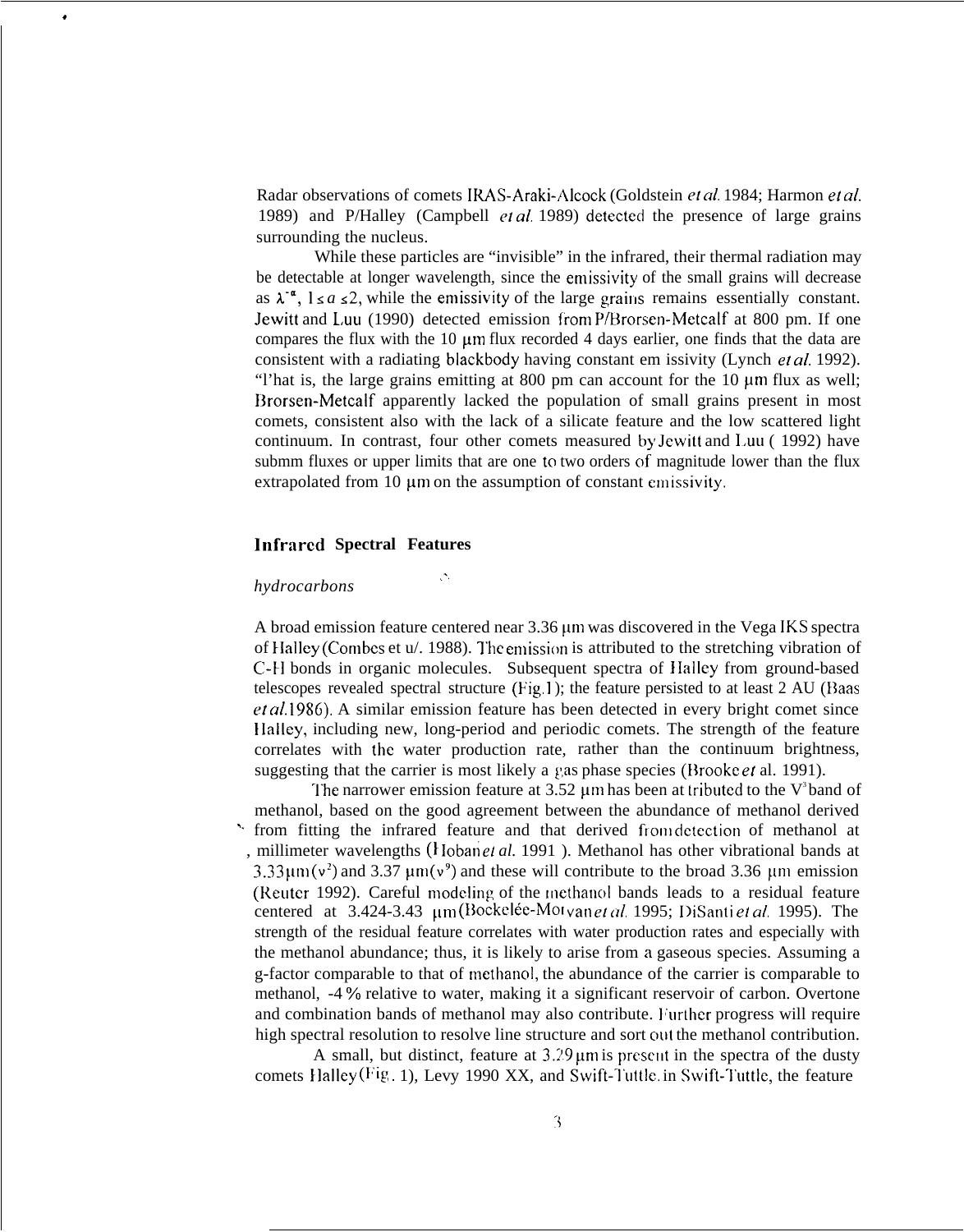

Fig. 1. Spectrum of P/Halley 25 April 1986 at  $R = 1.56$  AU (Baas et al. 1986)

appeared to be stronger on Nov. 27, when the dust continuum was also stronger ( $DiS$ anti et al. 1995). Typical of *aromatic bonds*. this feature could arise from polycyclic aromatic hydrocarbons either in molecules or small solid grains. An interstellar feature at 3.29  $\mu$ m is associated with other bands at 6.2, 7.7, 8.6, and 11.3 pm. No evidence of the  $6.2$  and  $7.7 \mu m$  bands is seen in the only  $5-8 \mu m$  spectra of comets Halley (Bregman et *al.* 1987) and Wilson 1987 VII (Lynch et *al.* 1989).

~'bus, to date, there is no positive idcntifrcation of a spectral feature from CHON grains, but further study of the  $3.29 \mu m$  feature is warranted. Indeed, PAHs have been discovered in IDPs (Clemett *et al. 1993).*

#### *Silicates*

\*

A silicate emission feature near  $10 \mu m$  is seen in a number of comets. The shape of the feature can be diagnostic of the silicate mineralogy (e.g. Hanner *et al.* 1994a). Four comets (among the 9 with good spectra) display a strong feature with a peak at 11.2  $\mu$ m 'arising from crystalline olivine (Fig. 2). These are long, -period comets Bradfield 1987  $XXIX$  (Hanner *et al.* 1990) and Levy 1990  $XX$  (Lynch *et* al. 1992), new comet Mueller 1993a (Ehanner el al. 1994b) and P/llalley (Hregman *et al. 1987;* Carnpins & Ryan 1989).

The olivine identification is based on the good spectral match with the measured spectral emissivity of Mg-rich olivine (Stephens & Russell 1979) and the fact that the peak is seen only in association with a strong, silicate feature. Olivine is present in chondritic aggregate II)Ps. Other possible lnaterials, such as SiC or hydrocarbons, can be ruled out from the width of the peak, abundance arguments, or for lack of the corresponding features, such as the 7.7  $\mu$ m and 8.6  $\mu$ m emission bands present with the 11.25 μm PAH feature in interstellar sources.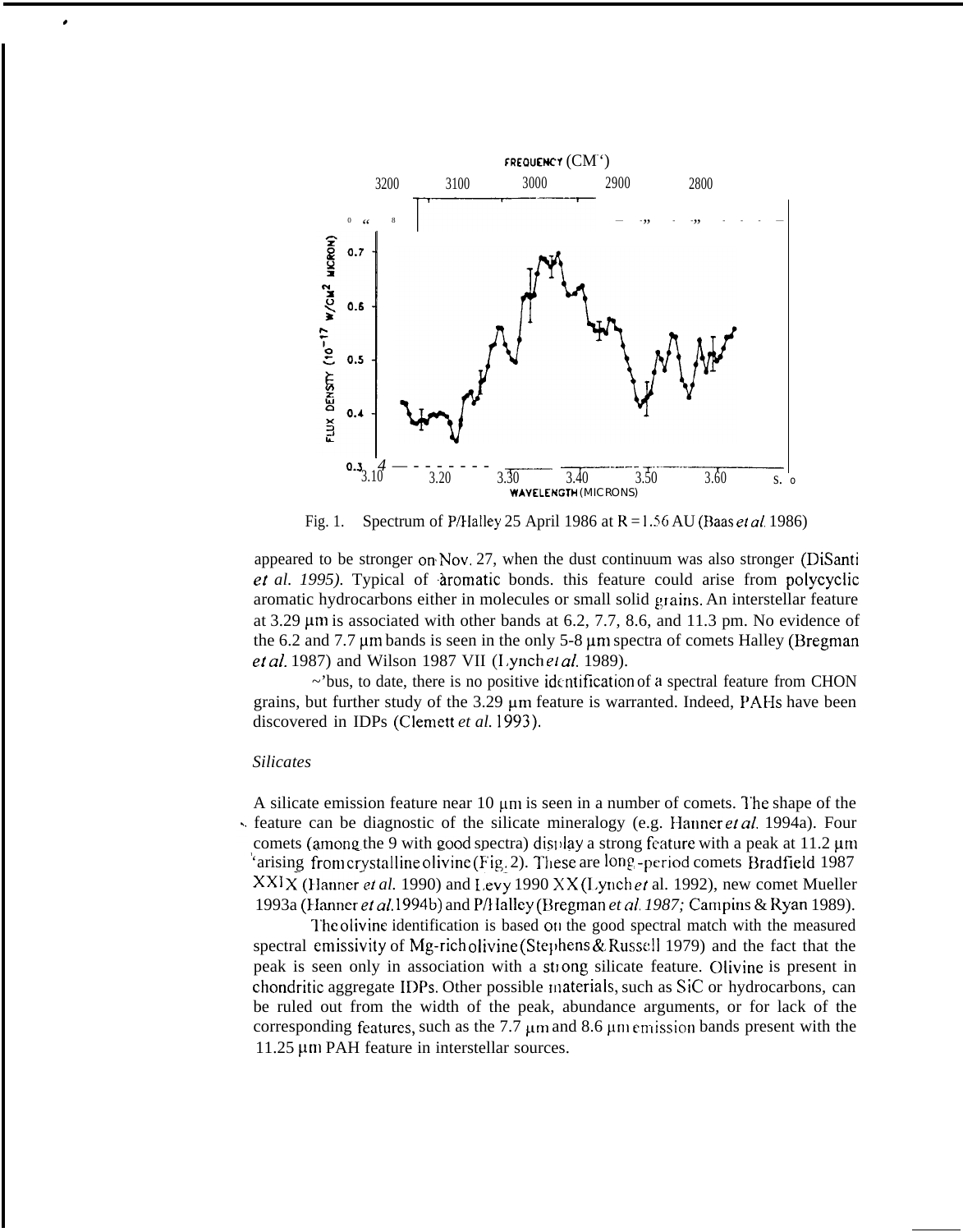

Fig. 2 Silicate feature in Mueller 1993a at R = 2.06 AU (Hanner *et al.* 1994 b). Flux divided by 220 K blackbody continuum. Solid line is spectrum of P/Halley at  $R = 0.79$  AU (Campins and Ryan 1989).

This result is significant because olivine is a high-temperature condensate. It can form by direct vapor condensation at  $T-1400 \text{ K}$  followed by slow cooling or by annealing of amorphous silicate grains at  $-900$  K. Such heating did not take place in the outer solar nebula. The spectral signature of olivinc is rarely, if ever, seen in the interstellar medium. Thus, its presence in comets may be evidence of the transport of material from the warm inner solar nebula to the region of comet formation. But, so far, the  $11.2 \mu m$  peak has been seen in only a few comets. A wider sample of cometary spectra - and correlation with other dust properties - are needed to follow up on this potentially important subject.

The broad 9.8 µm maximum in the comet spectra is similar to the interstellar feature and most likely arises from amorphous or glassy particles. Glassy silicate grains are common in chrondritic aggregate IDPs. Bradley (1994,1995) argues that these are, in fact, interstellar grains with significant radiation damage before being incorporated . . into comets.

The spectra of four other new comets discussed in }Ianner et *al. (1994a)* are 'puzzling; each has a unique, and not understood, spectrum. In Wilson 1987 VII, the feature is extremely broad, suggesting a very amorphous silicate material. We may be witnessing the effect of cosmic ray damage to the outermost layer of the nucleus over the lifetime of the Oort Cloud.

Other comets, such as P/Brorsen-Metcalf (1 ynch et *al.* 1992) and many short-period comets lack a silicate feature. I'hc size of the dust grains affects the visibility of the silicate feature. These comets may lack a silicate feature because there is a deficiency of small grains rather than a lack of silicate material.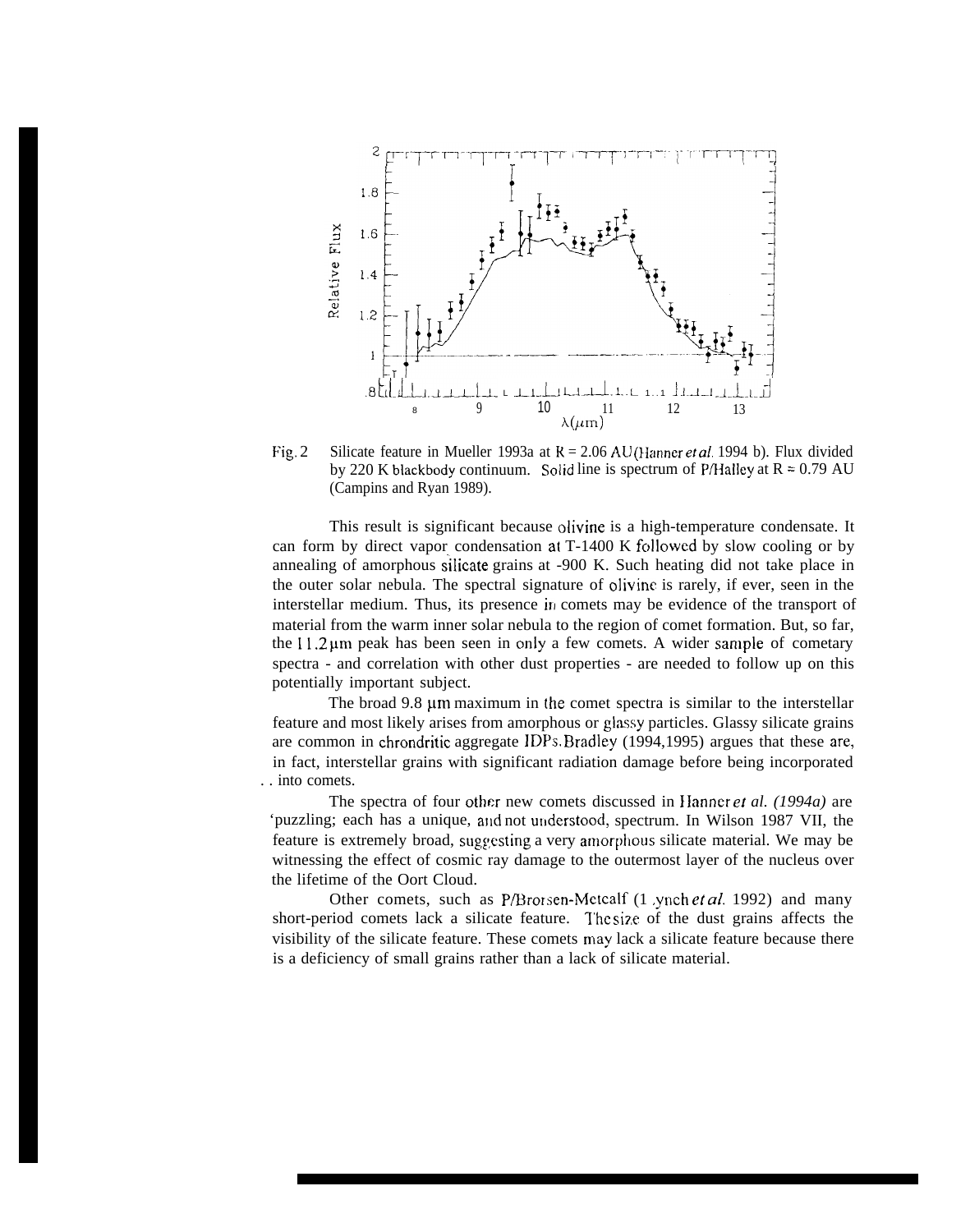

Fig. 3 Mean albedo of comet grains versus phase angle at  $J(1.25 \,\mu m)$ (Hanner  $&$  Newbum 1989).

## **Optical Properties '**

 $\ddot{\phantom{0}}$ 

L

 $- \frac{1}{4}$ 

.

The optical properties of the dust provide information about the size and structure of the dust particles. While early interpretations were based on Mie theory, strictly valid only for smooth spheres, more recent work emphasizes scattering by irregular particles, as discussed at this Colloquium.

To determine the scattering phase function requires observations over an extended time period as the sun-comet-earth geometry changes. Consequently one has the problem of normalization to account for the changing dust production rate; typically, the gas production rate is used for normalizing the visual continuum, assuming a constant dust/gas ratio. Meech & Jewitt (1987) analyzed the data for 4 comets observed at phase angle  $0^{\circ}$ <0<25°. They find a linear slope of 0,02-0,035 mag/deg. There was no evidence for an opposition surge larger than 20% in P/Halley at  $1.37^{\circ}$ <0<8.6". The whase function for the cornets from  $0^{\circ}$ .  $30^{\circ}$  is steeper than the volume scattering function of zodiacal dust derived by Lamy & Perrin (1986), but less steep than that of dark asteroids. It is consistent with the phase function of fluffy absorbing particles (Hanner et al. 1981). Only two comets, West 1976 VI and Bradfield 1980t, have been observed at phase angle  $150^{\circ}$  -  $120^{\circ}$  (Ney 1982). The ratio of scattered to thermal energy shows strong forward scattering. The diffraction lobe appears to be wider for the cornet dust than for the zodiacal light (Laniy 1985).

The geometric albedo of a particle,  $A_p$ , is defined as the ratio of the energy scattered at  $0^{\circ}$  phase to that scattered by a white Lambert disk of the same geometric cross section (Hanner et al. 1981). Since comets are rarely observed at O" phase, it is convenient to define the quantity  $A<sub>p</sub>(\theta)$  at phase angle 0, equal to the geometric albedo times the normalized phase function.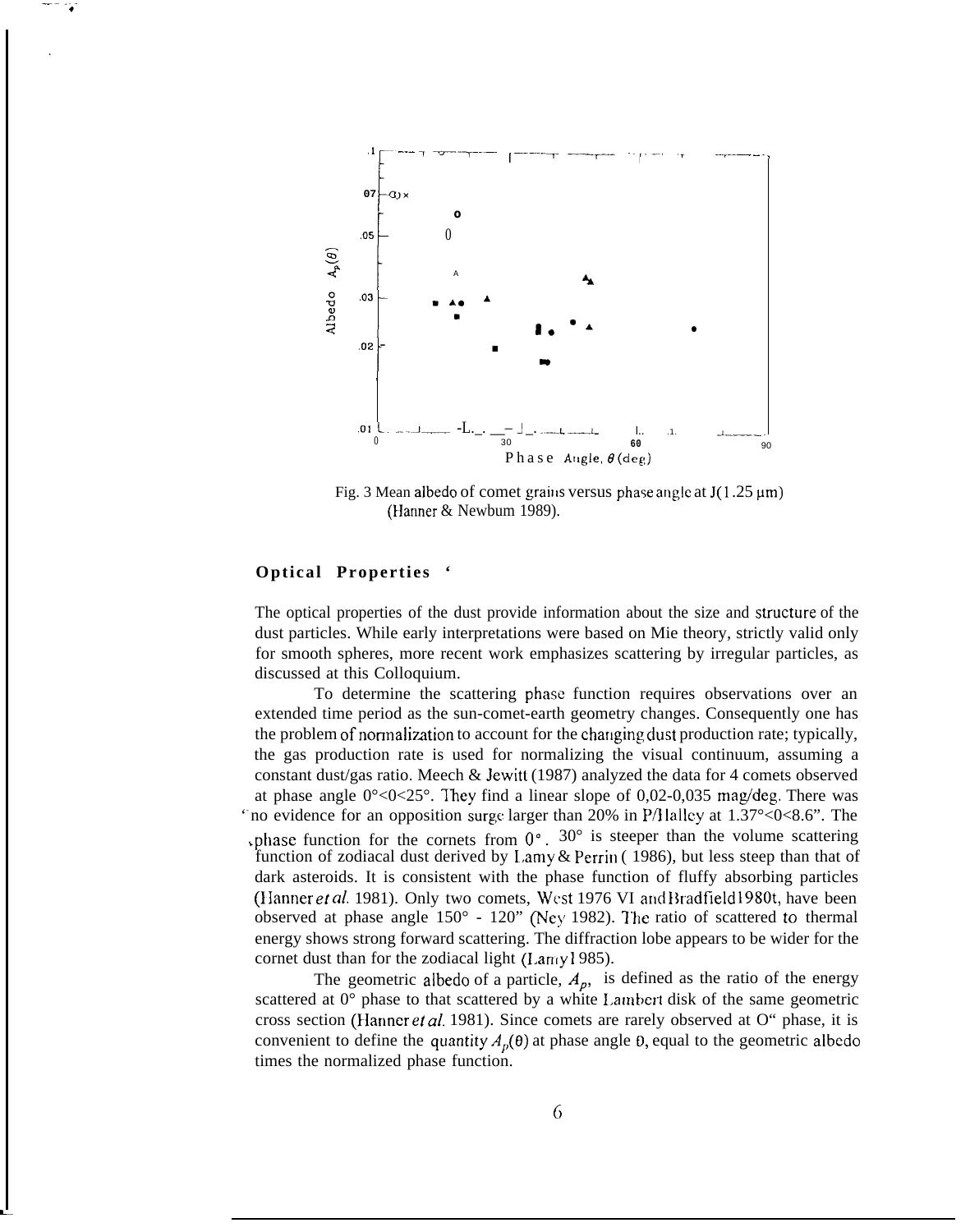Hanner & Newbum (1989) summarized the  $A_p(\theta)$  at J( 1.25 pm) and K(2.2 pm) for several comets determined from simultaneous measurements of the scattered and thermal radiation. The albedos are very low, ranging from 0.025 at large phase angle to 0.05-0.10 near  $0^{\circ}$  phase in the J bandpass. Since distant comets tend to be the ones observed near 0°, a systematic bias may be present. Elased on a comparison with the  $A_p(\theta)$  derived for P/Halley at 130-18", and with the shape of the phase function in the visible, it does appear that comets beyond 3 AU have higher albedo, a conclusion also reached by Hartman *et al.* (1982), based on the near- in frared colors.

÷

A higher albedo for the dust during times of strong jet activity was seen in comet Halley (Tokunaga er *al* 1986). This could be due to a shift in the mean grain size or to a component of less-absorbing grains ejected during outburst. Laboratory measurements ofthc geometric albedo for irregular absorbing particles showed a size dependence from  $A_p$  -0.08 for particle radius 2  $\mu$ m to -0.025 for particle radius 60  $\mu$ m (Giese *et al.* 1986).

Albedo maps of comets P/Halley (Hammel et al. 1987), P/Giacobini-Zinner (Telesco et *al.* 1986) and P/Swift-Tuttle (Fomenkova er *af. 1994)* were created by combining CCD images with thermal infrared images. The albedo is not constant across the coma, indicating variation in grain properties. In all 3 cases, the albedo increases radially from the nucleus. The lowest albedo occurs on the anti-sunward side of the nucleus in Halley and Giacobini-Zinner.

The polarization phase curve has been measured for a number of comets (Oishi ef *al.* 1978; Dollfus el *al.* 1988; Chemova ei *aI.* 1993; Levasseur- Regourd ef *af.* 1995). Polarization has to be observed through filters that isolate the continuum; some earlier measurements were contaminated by gas emission. All of the comets show negative polarization at small phase angles, a neutral point at  $\theta_c = 21 \pm 2^\circ$ , slope *h* -0.2 -0.3%/deg



Fig. 4 Polarization **versus phase angle** at). = 0.52 pm (1.cvasseur-Regourd et *al. 1995)*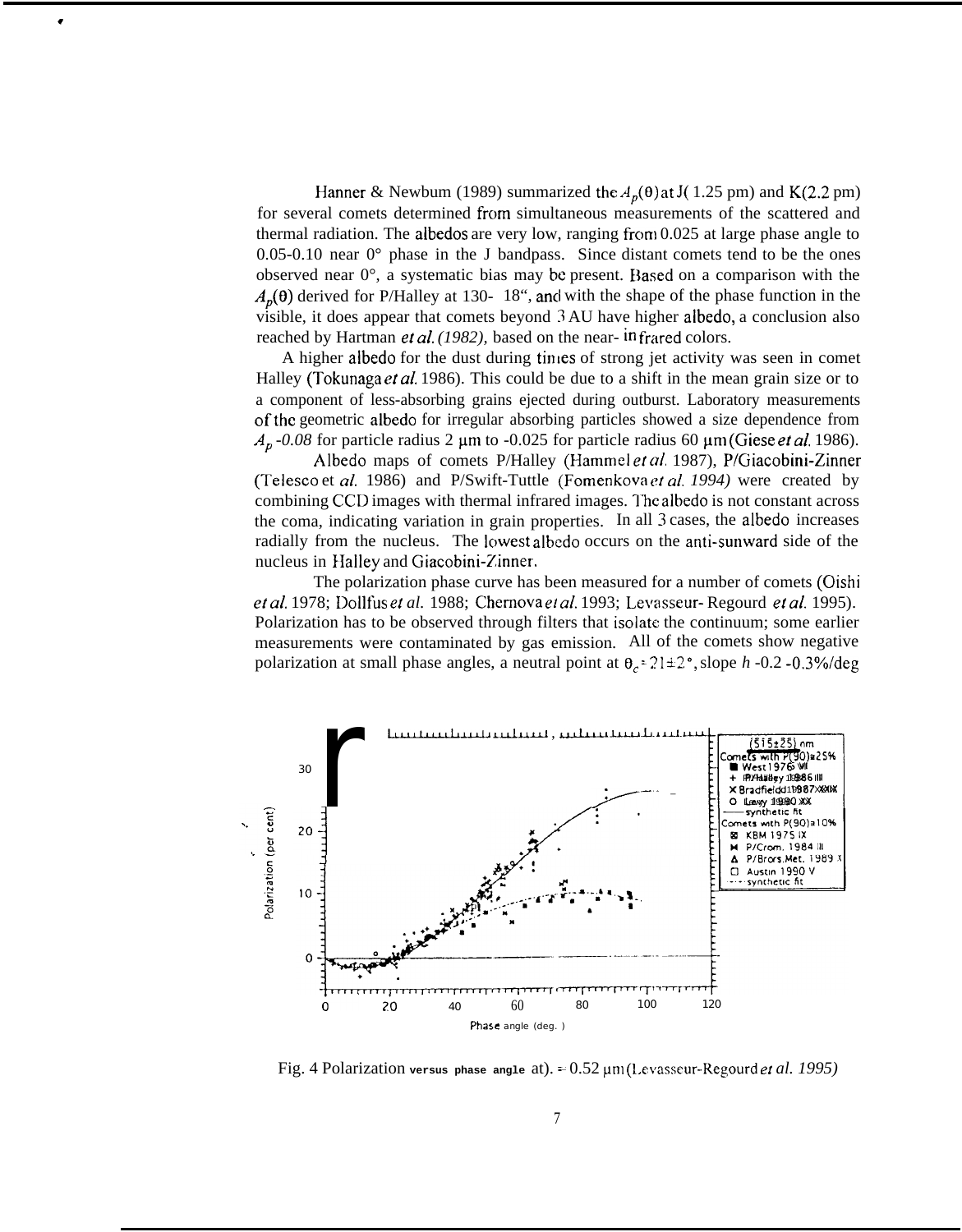at  $\theta_c$ , and maximum polarization near 90 $^{\circ}$ , However, they separate into two groups having  $P_{\text{max}}$  -10- 15% and -25% respectively. The higher  $P_{\text{max}}$  correlates with a stronger dust continuum and stronger silicate emission feature, For sub-pm to um particle sizes,  $P_{\text{max}}$  decreases with increasing particle size, as do albedo and silicate emission. Thus, the two groups of comets may have differences in their dust size distribution, although differences in the composition (presence of small "clean" silicates?) or structure (fluffy aggregates?) of the grains could also contribute. In the case of Haltey, the polarization at large phase angles increased with wavelength (Dollfus et al. 1988), as one would expect if particle size is controlling  $P_{\text{max}}$ .

Spatially resolved observations of the inner coma often show increased polarization in jets (Eaton *et al.* 1988). In their study of polarization in  $P/H\text{alley},\text{Dollfus}$ *et al.* (1988) distinguish 3 regions: a bright inner halo (radius  $r - 100$  km), the inner coma or "fresh" dust ( $r < 5,000$  km) and the outer coma ( $r - 10,000$  km). The inner coma consistently produced higher polarization at large phase angles, while the halo displayed lower polarization than the other regions at  $\theta = 30{\text -}40^{\circ}$ . Lower albedo near the nucleus was also apparent in EIaIley; both features could bc consistent with an excess of larger particles surrounding the nucleus.

# $F$ uture *Directions*

. .

٠

Continuing improvements in ground-based and space-basecl instrumentation arc creating new opportunities for a better understanding of cometary dust.

The sub-arcsec spatial resolution now possible with modern optical and infrared arrays at large ground-based telescopes will allow us to trace the spatial distribution of particles of different size and composition, based on their thermal emission, albedo, color, and polarization. Coordinated infrared, optical, and polarization maps arc needed to accomplish this goal. The lower albedo and polarization observed in the near-nucleus region of the coma are not yet satisfactorily explained. Along with these observations, more work on the scattering properties of irregular particles is needed, particularly to understand the polarization.

1 ligh resolution 3  $\mu$ m spectra are required to solve the mystery of the 3.36  $\mu$ m ~C-1 I emission feature and learn more about the 3.29 pm feature. Spectroscopy of comets beyond 3 AU may detect icy grains, particularly the  $3 \mu m$  water ice feature, as well as volatile organic species.

The origin of the crystalline olivine grains remains a puzzle. So far, the  $11.2 \mu m$ olivine feature has been seen in only 4 comets and wc need to understand why it appears in some comets and not others.

More sensitive submillimeter detectors will allow detection of thermal emission, or useful upper limits, to constrain the abundance of large particles in the coma. This is important for determining the total rate of mass loss from the nucleus.

The ISO satellite will make infrared photometric, spectroscopic, and imaging observations of several comets in the next  $\frac{1}{8}$  months. The entire infrared spectrum from  $3 - 200 \mu m$  will be accessible. We can expect new insights from these observations.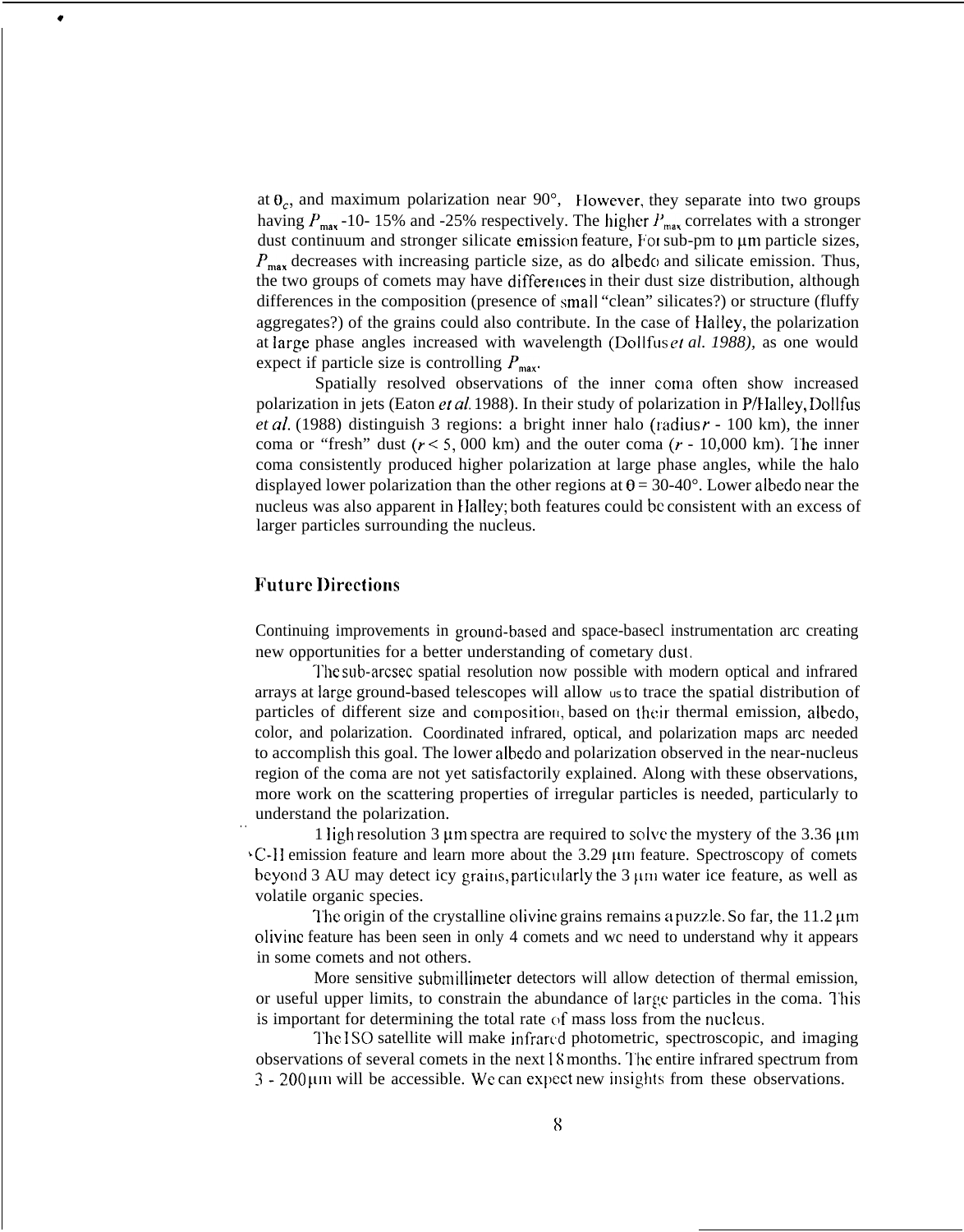Acknowledgements. This research was performed at the Jet Propulsion Laboratory, California Institute of Technology, under contract with the National Aeronautics and Space Administration.

## **References**

- A'Hearn, M. F., Schleicher, D. G., Feldman, P. D., Minis, R. I.. and Thompson, D. T. 1984, AJ89, 579
- Baas, F., Geballe, T. R. and Walther, D. M. 1986, ApJ Lett. 311, L97
- Bockelée,-Morvan, D., Brooke, T. Y. and Crovisier, J. 1995, Icarus 116, 18
- Bradley, J. P. 1994, Science 265,925
- Bradley, J. P. 199S, these proceedings
- Bregman, J. et al. 1987, A&A 18'7,616
- Brooke, T. Y., Tokunaga, A. T. and Knacke, R. F'. 1991, AJ 101, 268
- Brownlee, 1). 1995, these proceedings
- Campbell, D. B., Harmon, J. K. and Shapiro, I. I. 1989, ApJ 338, 1094
- Campins, H. and Ryan, E. 1989, ApJ 341, 1059
- Chernova, G. P., Kiselev, N. N. and Jockers, K. 1993, Icarus 103, 144
- Clemett, S. J., Maechling, C. R., Zare, R. N., Swan, P.D. and Walker, R. M. 1993, Science 262, 721
- Combes, M. et al. 1988, Icarus 76, 404
- Di Santi, M. A., Mumma, M. J., Geballe, 'l'. R. and Davies, J. K. 1995, Icarus 116, 18
- Dollfus, A. Bastien, P., Le Borgne, J.-F., Levasseur-Regourd, A. C. and Mukai, T'. 1988, A&A 206,348
- Duncan, M., Quinn, '1'. and Tremaine, S. 1988, ApJ Lett. 328, 1.69
- Eaton, N., Scarrott, S. M. and Warren-Smith, R. F. 1988, *Jearus* 76, 270
- Fomenkova, M., Larson, S., Jones, B. and Pins, R. 1994, Bull. AAS 26, 1119
- Giese, R.  $\{1, K\}$ , Killinger, R. T., Kneissel, B. and Zerull, R. 11.1986, ESA SP-250, II, p. 53 Goldstein, R. M., Jurgens, R. F. and Sekanina, Z. 1984, AJ 89, 1745
- Hammel, 11. 11., Telesco, C.M., Campins, 11., Decher, R. Storrs, A.D. and Cruikshank, D. P. 1987, A&A 187,665
- ,1 Ianner, M. S. 1983, in Cometary Exploration, ed. T. I. Gombosi, 11, 1
- Hanner, M. S. et al. 1985, Icarus 64, 11
- Hanner, M. S. and Newburn, R. 1, 1989, AJ 97, 254
- Hanner, M. S., Giese, R. Il., Weiss, K. and Zerull, R.1981, A&A 104,42
- Hanner, M. S., Hackwell, J. A., Russell, R. W. and Lynch, D. K. 1994b, *Icarus* 112,490
- Hanner, M. S., Lynch, I). K. and Russell, R. W. 1994a, ApJ 425, 274
- Hanner M. S., Newburn, R. L., Gehrz, R. D., Harrison, T., Ney, E. P. and Hayward, T. 1, 1990, ApJ 348, 312
- Harmon, J. K., Campbell, D.B., Hine, A. A., Shapiro, I. 1. and Marsden, B.G. 1989, ApJ 338, 1071
- Hartmann, W. K., Cruikshank, D. P., and Degewij, J. 1982, Icarus 52, 377